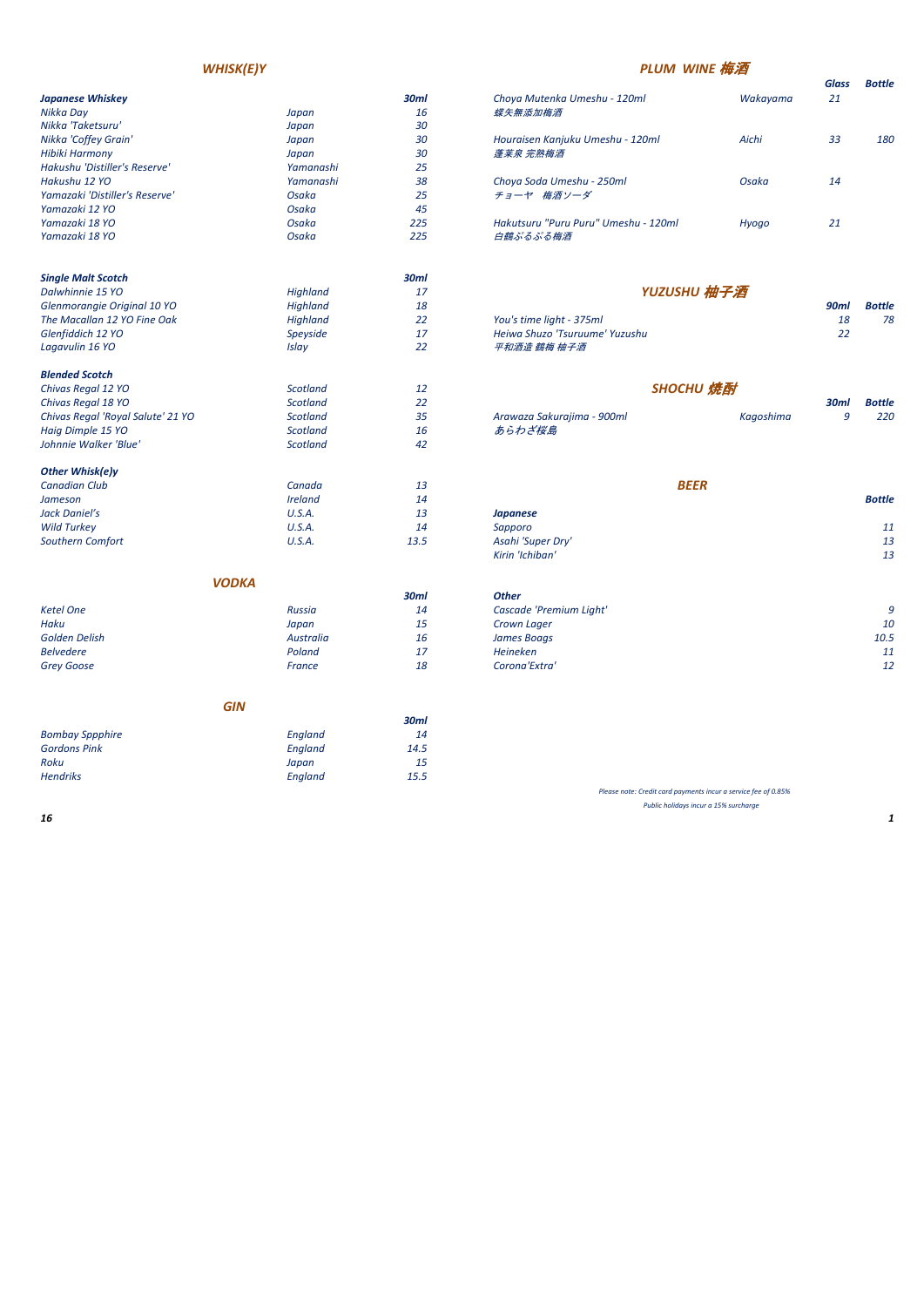| Rising Sun ライジングサン<br>Lychee liqueur, sake, mango juice, grenadine<br>Matcha Martini 抹茶マティーニ<br>Yuzu citrus shochu, gin, and house made matcha syrup | 22<br>22 | <b>Australia</b><br>Petaluma 'Cane Cut' Riesling, 2012 - 375ml<br>T'Gallant Moscato, 2018<br>De Bortoli 'Noble One', 2017 - 375ml | <b>Clare Valley</b><br>Mornington Peninsula<br>Griffith |          | 65<br>74<br>88 |
|------------------------------------------------------------------------------------------------------------------------------------------------------|----------|-----------------------------------------------------------------------------------------------------------------------------------|---------------------------------------------------------|----------|----------------|
|                                                                                                                                                      |          |                                                                                                                                   |                                                         |          |                |
| Kabuki 歌舞伎<br>Sake, Cointreau, lemon, grenadine                                                                                                      | 22       | <b>Italy</b><br><b>Borgo Maragliano</b><br>La Calliera' Moscato D'Asti, 2021                                                      | Veneto, Italy                                           |          | 76             |
| Koko-Nut ココナッツ                                                                                                                                       | 22       |                                                                                                                                   |                                                         |          |                |
| Sake, Frangelico, cranberry, fresh lime                                                                                                              |          |                                                                                                                                   |                                                         |          |                |
|                                                                                                                                                      |          | <b>FORTIFIED WINE</b>                                                                                                             |                                                         |          |                |
| Sakura サクラ                                                                                                                                           | 22       |                                                                                                                                   |                                                         | 60ml     | <b>Bottle</b>  |
| Plum wine, sake, preserved plum                                                                                                                      |          | De Bortoli 'Black Noble'                                                                                                          | Griffith                                                | 15       |                |
|                                                                                                                                                      |          | Penfolds 'Grandfather'<br>Hanahato Shiori 8YO                                                                                     | Multi-regional<br>Hiroshima                             | 18<br>22 | 185            |
| Yuzu Mojito ユズモヒート                                                                                                                                   | 22       | 華鳩8年貴醸酒                                                                                                                           |                                                         |          |                |
| Yuzu citrus shochu, fresh mint leaves, lime, topped with soda water                                                                                  |          |                                                                                                                                   |                                                         |          |                |
|                                                                                                                                                      |          |                                                                                                                                   |                                                         |          |                |
| Tokyo Fashion 東京ファッション<br>Japanese whiskey 'Old Fashioned', fresh pressed orange, ginger ale.                                                        | 25       | <b>BRANDY</b>                                                                                                                     |                                                         |          |                |
|                                                                                                                                                      |          |                                                                                                                                   |                                                         |          | <b>30ml</b>    |
|                                                                                                                                                      |          | <b>Hennessy VSOP</b>                                                                                                              | Cognac                                                  |          | 16             |
| Mount Fuji マウントフジ                                                                                                                                    | 22       | <b>Hennessy XO</b>                                                                                                                | Cognac                                                  |          | 36             |
| Sake, blue curcao, crème de menthe, crème de cacao, vodka, rasberries crumble.                                                                       |          | <b>Hennessy Paradis</b>                                                                                                           | Cognac                                                  |          | 90             |
|                                                                                                                                                      |          | Rémy Martin VSOP                                                                                                                  | Cognac                                                  |          | 16             |
|                                                                                                                                                      |          | Rémy Martin XO                                                                                                                    | Cognac                                                  |          | 35             |
| Yuzushu Spritz 柚子酒スプリッツ                                                                                                                              | 22       | Rémy Martin Extra                                                                                                                 | Cognac                                                  |          | 45             |
| Yuzu, sake, tonic water                                                                                                                              |          | Louis XIII de Rémy Martin                                                                                                         | Cognac                                                  |          | 320            |

|                          |                | ------- | --------- |
|--------------------------|----------------|---------|-----------|
| De Bortoli 'Black Noble' | Griffith       | 15      |           |
| Penfolds 'Grandfather'   | Multi-regional | 18      |           |
| Hanahato Shiori 8YO      | Hiroshima      | 22      | 185       |
| 華鳩8年貴醸酒                  |                |         |           |

| Rising Sun ライジングサン<br>Lychee liqueur, sake, mango juice, grenadine | 22 | <b>Australia</b><br>Petaluma 'Cane Cut' Riesling, 2012 - 375ml<br>T'Gallant Moscato, 2018<br>De Bortoli 'Noble One', 2017 - 375ml | Clare Valley<br>Mornington Peninsula<br>Griffith | 65<br>74<br>88 |
|--------------------------------------------------------------------|----|-----------------------------------------------------------------------------------------------------------------------------------|--------------------------------------------------|----------------|
| Yuzu citrus shochu, gin, and house made matcha syrup               | 22 |                                                                                                                                   |                                                  |                |
| Kabuki 歌舞伎<br>Sake, Cointreau, lemon, grenadine                    | 22 | <b>Italy</b><br><b>Borgo Maragliano</b><br>La Calliera' Moscato D'Asti, 2021                                                      | Veneto, Italy                                    | 76             |
| Koko-Nut ココナッツ<br>Sake, Frangelico, cranberry, fresh lime          | 22 |                                                                                                                                   |                                                  |                |
| Sakura サクラ                                                         | 22 | <b>FORTIFIED WINE</b>                                                                                                             | 60ml                                             | <b>Bottle</b>  |

|                                                                                |    |                           |        | 30 <sub>ml</sub> |
|--------------------------------------------------------------------------------|----|---------------------------|--------|------------------|
|                                                                                |    | <b>Hennessy VSOP</b>      | Cognac | 16               |
| Mount Fuji マウント フジー                                                            | 22 | Hennessy XO               | Cognac | 36               |
| Sake, blue curcao, crème de menthe, crème de cacao, vodka, rasberries crumble. |    | <b>Hennessy Paradis</b>   | Cognac | 90               |
|                                                                                |    | Rémy Martin VSOP          | Cognac | 16               |
|                                                                                |    | Rémy Martin XO            | Cognac | 35               |
| Yuzushu Spritz 柚子酒スプリッツ                                                        | 22 | Rémy Martin Extra         | Cognac | 45               |
| Yuzu, sake, tonic water                                                        |    | Louis XIII de Rémy Martin | Cognac | 320              |
|                                                                                |    |                           |        |                  |

| Ramune $\bar{z} \Delta \vec{x}$<br>Japanese carbonated soft drink of lemon flavour.<br>It has been loved by from kids to elder since 1894. |       |
|--------------------------------------------------------------------------------------------------------------------------------------------|-------|
| Strawberry Mocktail ストロベリー モクテル                                                                                                            | 12.50 |
| Mango Mocktail マンゴー モクテル                                                                                                                   | 12.50 |
| Lychee Mocktail ライチ モクテル                                                                                                                   | 12.50 |
| Tropical Mocktail トロピカル モクテル                                                                                                               | 12.50 |

### *KOKO NON ALCHOLIC DRINK* ノンアルコール

## *KOKO COCKTAILS* 此処カクテル *SWEET WINE*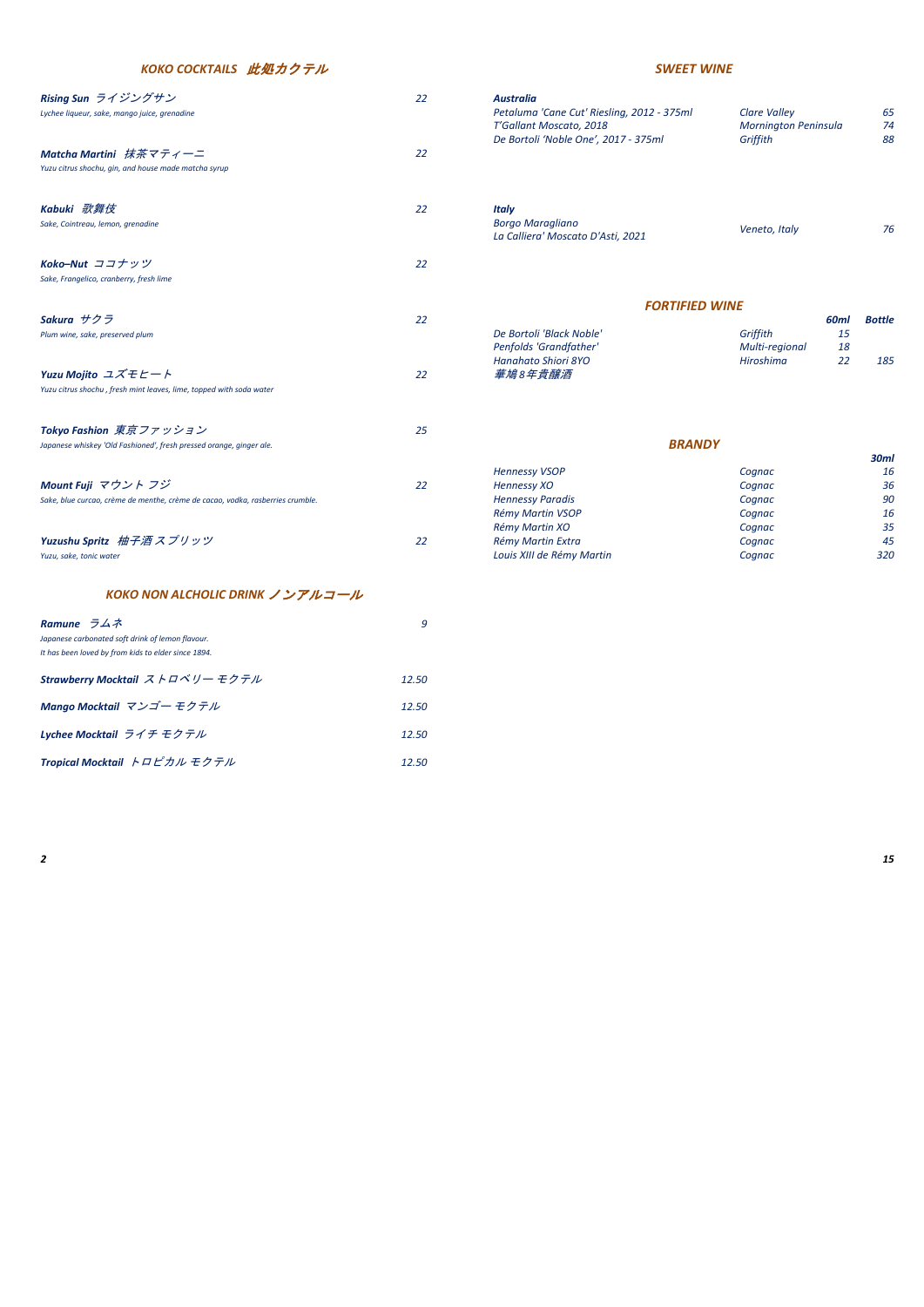### *CABERNET SAUVIGNON, MERLOT & BLENDS - 180ml -*

| <b>Victoria</b>                               |                       |      | 英勲 一吟 純米大吟醸                                                                                       |           |
|-----------------------------------------------|-----------------------|------|---------------------------------------------------------------------------------------------------|-----------|
| A Rodda 'Cuvée de Chez', 2016                 | Beechworth, Victoria  | 85   | A sake with plenty of fruit, and a lasting intensity, but which is also soft, gentle and elegant. |           |
| Oakridge LVS 'Oakridge Vineyard', 2017        | Yarra Valley          | 95   |                                                                                                   |           |
| Yeringberg, 2016                              | <b>Yarra Valley</b>   | 180  |                                                                                                   |           |
| Yarra Yering 'Dry Red No.1', 2018             | <b>Yarra Valley</b>   | 265  |                                                                                                   |           |
| Mount Mary 'Quintet', 2016                    | <b>Yarra Valley</b>   | 350  | $-300ml -$                                                                                        |           |
|                                               |                       |      | Hagi No Shiratsuya Miyagi Uraksumi Junmai<br>萩の白露 宮城 浦霞 純米                                        | Miyagi    |
| <b>South Australia</b>                        |                       |      | Light, fresh and fruity. Semi-sweet style                                                         |           |
| Bowen Estate, 2019                            | Coonawarra            | 92   |                                                                                                   |           |
| Penley Estate Steyning, 2018                  | Coonawarra,           | 98   |                                                                                                   |           |
| Yalumba 'The Signature', 2015                 | <b>Barossa Valley</b> | 130  | Kikusui Perfect Snow Nigori (unfiltered)                                                          | Niigata   |
| Penfolds 'Bin 389', 2018                      | Multi-regional        | 245  | 菊水にごり酒                                                                                            |           |
| Penfolds 'Bin 707', 1997                      | Multi-regional        | 1990 | Slightly cloudy but with a crisp dynamic flavor despite its rich full-bodied palate.              |           |
|                                               |                       |      | Dewazakura Dewa-SanSan Junmai Ginjo<br>出羽桜 出羽燦々 純米吟醸                                              | Yamagata  |
| <b>Western Australia</b>                      |                       |      | Deeply flavored Sake, green-apple tartness and a refreshing finish.                               |           |
| Leeuwin Estate 'Prelude', 2015                | <b>Margaret River</b> | 85   |                                                                                                   |           |
| Nocturne, 2017                                | <b>Margaret River</b> | 95   |                                                                                                   |           |
| Vasse Felix 'Premier', 2018                   | <b>Margaret River</b> | 95   | Tamanohikari Bizen-Omachi Junmai Daiginjo<br>玉乃光 備前雄町 純米大吟醸                                       | Kyoto     |
|                                               |                       |      | Well-balanced, distinctive body, silky smooth, refreshing finish.                                 |           |
| <b>France - Bordeaux</b>                      |                       |      | Sake Suishin Jumai Daiginjo Gowarimigaki Genshu                                                   | Hiroshima |
| Château Léoville-Las Cases, 2015 - 2nd Growth | Saint Julien          | 1450 | 醉心 超軟水仕込 純米大吟醸                                                                                    |           |
| Château Margaux, 1982 - 1st Growth            | Margaux               | 4600 | Undiluted full length sake, rich flavour with fruity fragrance of melon                           |           |
| Château Latour, 2001 - 1st Growth             | Pauillac              | 5680 |                                                                                                   |           |

|                       |                                                                                                          | Eikun Ichigin Junmai Daiginjo                                     | Kyoto                                                                                                                                                                                                                                                    | 150                                                                                                                                                                                                                                                                                                                                                      |
|-----------------------|----------------------------------------------------------------------------------------------------------|-------------------------------------------------------------------|----------------------------------------------------------------------------------------------------------------------------------------------------------------------------------------------------------------------------------------------------------|----------------------------------------------------------------------------------------------------------------------------------------------------------------------------------------------------------------------------------------------------------------------------------------------------------------------------------------------------------|
|                       | 85                                                                                                       |                                                                   |                                                                                                                                                                                                                                                          |                                                                                                                                                                                                                                                                                                                                                          |
| <b>Yarra Valley</b>   | 95                                                                                                       |                                                                   |                                                                                                                                                                                                                                                          |                                                                                                                                                                                                                                                                                                                                                          |
| <b>Yarra Valley</b>   | 180                                                                                                      |                                                                   |                                                                                                                                                                                                                                                          |                                                                                                                                                                                                                                                                                                                                                          |
| <b>Yarra Valley</b>   | 265                                                                                                      |                                                                   |                                                                                                                                                                                                                                                          |                                                                                                                                                                                                                                                                                                                                                          |
| <b>Yarra Valley</b>   | 350                                                                                                      | $-300ml -$                                                        |                                                                                                                                                                                                                                                          |                                                                                                                                                                                                                                                                                                                                                          |
|                       |                                                                                                          | Hagi No Shiratsuya Miyagi Uraksumi Junmai<br>萩の白露 宮城 浦霞 純米        | Miyagi                                                                                                                                                                                                                                                   | 56                                                                                                                                                                                                                                                                                                                                                       |
|                       |                                                                                                          | Light, fresh and fruity. Semi-sweet style                         |                                                                                                                                                                                                                                                          |                                                                                                                                                                                                                                                                                                                                                          |
| Coonawarra            | 92                                                                                                       |                                                                   |                                                                                                                                                                                                                                                          |                                                                                                                                                                                                                                                                                                                                                          |
| Coonawarra,           | 98                                                                                                       |                                                                   |                                                                                                                                                                                                                                                          |                                                                                                                                                                                                                                                                                                                                                          |
| <b>Barossa Valley</b> | 130                                                                                                      | Kikusui Perfect Snow Nigori (unfiltered)                          | Niigata                                                                                                                                                                                                                                                  | 65                                                                                                                                                                                                                                                                                                                                                       |
| Multi-regional        | 245                                                                                                      | 菊水にごり酒                                                            |                                                                                                                                                                                                                                                          |                                                                                                                                                                                                                                                                                                                                                          |
| Multi-regional        | 1990                                                                                                     |                                                                   |                                                                                                                                                                                                                                                          |                                                                                                                                                                                                                                                                                                                                                          |
|                       |                                                                                                          | Dewazakura Dewa-SanSan Junmai Ginjo                               | Yamagata                                                                                                                                                                                                                                                 | 65                                                                                                                                                                                                                                                                                                                                                       |
|                       |                                                                                                          |                                                                   |                                                                                                                                                                                                                                                          |                                                                                                                                                                                                                                                                                                                                                          |
|                       |                                                                                                          |                                                                   |                                                                                                                                                                                                                                                          |                                                                                                                                                                                                                                                                                                                                                          |
|                       |                                                                                                          |                                                                   |                                                                                                                                                                                                                                                          |                                                                                                                                                                                                                                                                                                                                                          |
| <b>Margaret River</b> | 95                                                                                                       | Tamanohikari Bizen-Omachi Junmai Daiginjo                         | Kyoto                                                                                                                                                                                                                                                    | 85                                                                                                                                                                                                                                                                                                                                                       |
|                       |                                                                                                          | Well-balanced, distinctive body, silky smooth, refreshing finish. |                                                                                                                                                                                                                                                          |                                                                                                                                                                                                                                                                                                                                                          |
|                       |                                                                                                          |                                                                   |                                                                                                                                                                                                                                                          | 90                                                                                                                                                                                                                                                                                                                                                       |
|                       |                                                                                                          |                                                                   |                                                                                                                                                                                                                                                          |                                                                                                                                                                                                                                                                                                                                                          |
|                       |                                                                                                          |                                                                   |                                                                                                                                                                                                                                                          |                                                                                                                                                                                                                                                                                                                                                          |
| Pauillac              | 5680                                                                                                     |                                                                   |                                                                                                                                                                                                                                                          |                                                                                                                                                                                                                                                                                                                                                          |
|                       |                                                                                                          | Tatsuriki Sakura Kobo No Osake Junmai<br>龍力 姬路城 さくらこうぼのお酒         | Hyogo                                                                                                                                                                                                                                                    | 140                                                                                                                                                                                                                                                                                                                                                      |
|                       |                                                                                                          |                                                                   |                                                                                                                                                                                                                                                          |                                                                                                                                                                                                                                                                                                                                                          |
|                       |                                                                                                          | Dassai 23 Junmai Daiginjo                                         | Yamaguchi                                                                                                                                                                                                                                                | 325                                                                                                                                                                                                                                                                                                                                                      |
|                       |                                                                                                          |                                                                   |                                                                                                                                                                                                                                                          |                                                                                                                                                                                                                                                                                                                                                          |
|                       |                                                                                                          |                                                                   |                                                                                                                                                                                                                                                          |                                                                                                                                                                                                                                                                                                                                                          |
|                       |                                                                                                          |                                                                   |                                                                                                                                                                                                                                                          |                                                                                                                                                                                                                                                                                                                                                          |
|                       | Beechworth, Victoria<br><b>Margaret River</b><br><b>Margaret River</b><br>Saint Julien<br><b>Margaux</b> | 85<br>95<br>1450<br>4600                                          | 英勲 一吟 純米大吟醸<br>出羽桜 出羽燦々 純米吟醸<br>玉乃光 備前雄町 純米大吟醸<br>Sake Suishin Jumai Daiginjo Gowarimigaki Genshu<br>醉心 超軟水仕込 純米大吟醸<br>Aromatic, sweet and high acidity, best served chilled.<br>獺祭 磨き二割三分 純米大吟醸<br>Refined, elegant, subtle delicate flavors and aromas | A sake with plenty of fruit, and a lasting intensity, but which is also soft, gentle and elegant.<br>Slightly cloudy but with a crisp dynamic flavor despite its rich full-bodied palate.<br>Deeply flavored Sake, green-apple tartness and a refreshing finish.<br>Hiroshima<br>Undiluted full length sake, rich flavour with fruity fragrance of melon |

| Kizakura Junmai Daiginjo "S"                                                    | Kvoto | 98 |
|---------------------------------------------------------------------------------|-------|----|
| 純米大吟醸S                                                                          |       |    |
| Medium dry, rich and aromatic flavor, can be served chilled or room teperature. |       |    |

## *RED WINE SAKE - SMALL BOTTLE* 小瓶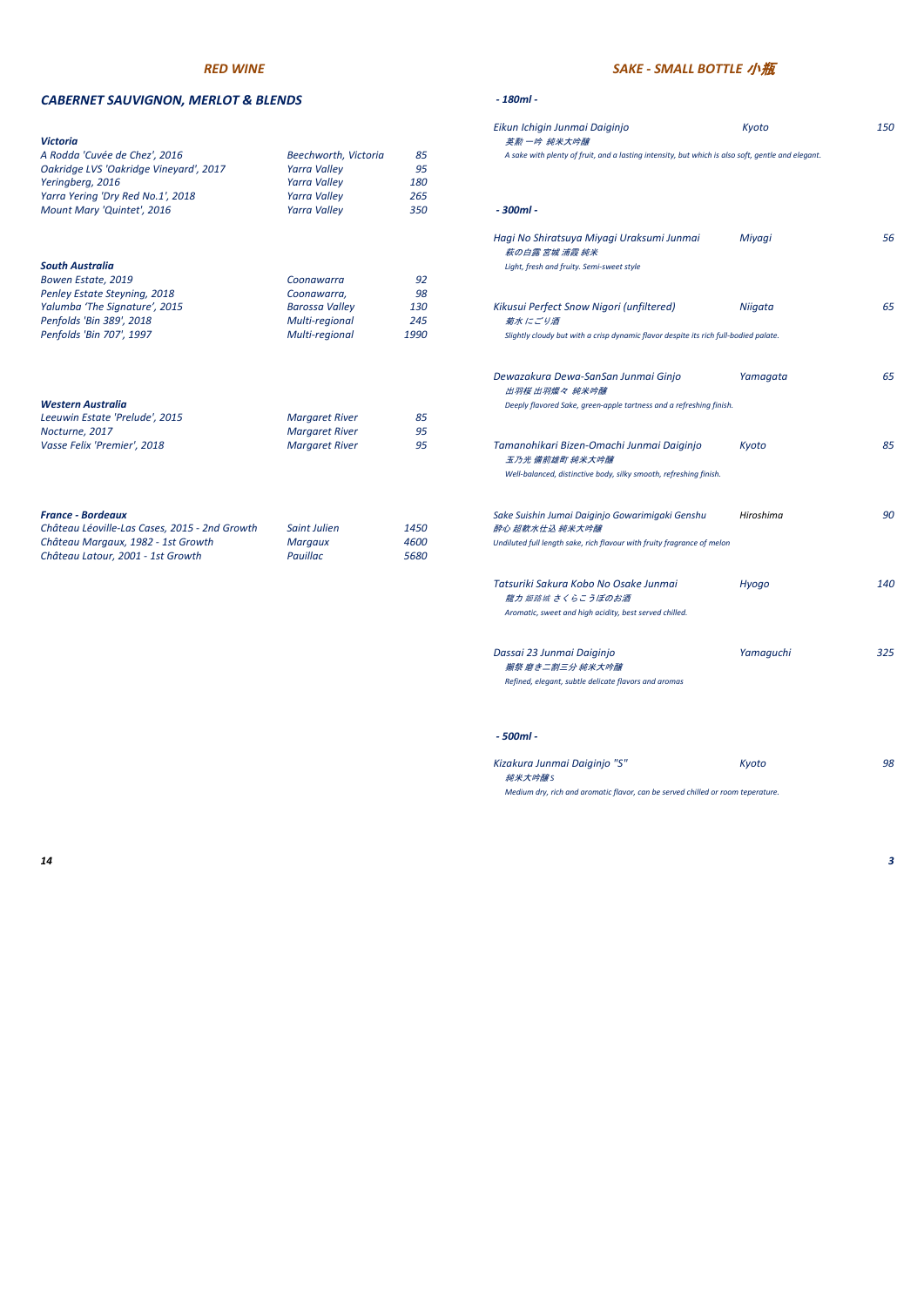### *SHIRAZ*

| Maboroshi No Taki Junmai Ginjo                         | Tovama | 130 | Bindi 'Pyrette', 2020                   | Heathcote            | 95  |
|--------------------------------------------------------|--------|-----|-----------------------------------------|----------------------|-----|
| 幻の瀧 純米吟醸                                               |        |     | Heathcote Estate, 2019                  | Heathcote            | 110 |
| Semi dry, a wide flavour range with delicate fragrance |        |     | Jasper Hill 'Georgia's & Friends', 2020 | Heathcote            | 225 |
|                                                        |        |     | Paradigm Hill 'Col's Block', 2018       | Mornington Peninsula | 115 |
| Nenohi Jun Maishu                                      | Aichi  | 155 | Provenance, 2019                        | Geelong              | 75  |
| ねのひ 純米の酒                                               |        |     | Craiglee, 2017                          | Sunbury              | 130 |

### $South Australia$

| Kasen "Maboroshi no Sake" Tokubetsu Junmai<br>嘉泉 幻の酒 特別純米                                         | Tokyo                      | 95   |                                                                              |                                          |              |
|---------------------------------------------------------------------------------------------------|----------------------------|------|------------------------------------------------------------------------------|------------------------------------------|--------------|
| Dry with crisp palate with long finish.                                                           |                            |      | <b>Victoria</b>                                                              |                                          |              |
| Maboroshi No Taki Junmai Ginjo                                                                    | Toyama                     | 130  | Bindi 'Pyrette', 2020                                                        | Heathcote                                | 95           |
| 幻の瀧 純米吟醸                                                                                          |                            |      | Heathcote Estate, 2019                                                       | Heathcote                                | 110          |
| Semi dry, a wide flavour range with delicate fragrance                                            |                            |      | Jasper Hill 'Georgia's & Friends', 2020<br>Paradigm Hill 'Col's Block', 2018 | Heathcote<br><b>Mornington Peninsula</b> | 225<br>115   |
| Nenohi Jun Maishu                                                                                 | Aichi                      | 155  | Provenance, 2019                                                             | Geelong                                  | 75           |
| ねのひ 純米の酒                                                                                          |                            |      | Craiglee, 2017                                                               | <b>Sunbury</b>                           | 130          |
| Dry Jummai, mild and rich flavour of rice.                                                        |                            |      |                                                                              |                                          |              |
| Nanbubijin "Shinpaku" Junmai Ginjo                                                                | <i><u><b>Iwate</b></u></i> | 185  |                                                                              |                                          |              |
| 南部美人 心白 純米吟醸                                                                                      |                            |      | <b>South Australia</b>                                                       |                                          |              |
| Ripe fruit aroma with well-balanced mild and sweet ricey flavor.                                  |                            |      |                                                                              |                                          |              |
|                                                                                                   |                            |      | The Lane 'Block 5', 2020                                                     | <b>Adelaide Hills</b>                    | 80           |
| Terada Honke 'Katori 90'                                                                          | Chiba                      | 195  | SC Pannell, 2018                                                             | <b>Adelaide Hills</b>                    | 90           |
| 純米90香取                                                                                            |                            |      | Henschke 'Mt Edelstone', 2016                                                | <b>Eden Valley</b>                       | 495          |
| Very rice dominated aroma, Intense and Dry-style shows bright acidity with a strong savoury edge. |                            |      | Henschke 'Hill Of Grace', 2015                                               | <b>Eden Valley</b>                       | 2200         |
|                                                                                                   |                            |      | Henschke 'Hill Of Grace', 2002                                               | <b>Eden Valley</b>                       | 2360         |
| Kidoizumi Shuzo 'Hakugyokuko'                                                                     | Chiba                      | 225  | St Hallett 'Blackwell', 2019                                                 | <b>Barossa Valley</b>                    | 110          |
| 白玉香 純米生原酒                                                                                         |                            |      | Turkey Flat, 2018                                                            | <b>Barossa Valley</b>                    | 120          |
| Honeydew melon, lychee and spice on the palate, lingering acidity and robust dryness.             |                            |      | Rockford 'Basket Press', 2018                                                | <b>Barossa Valley</b>                    | 285          |
|                                                                                                   |                            |      | Torbreck 'The Factor', 2018                                                  | <b>Barossa Valley</b>                    | 290          |
| Kirei Shuzo Mannen Junmai Daiginjo                                                                | Hiroshima                  | 270  | Penfolds 'RWT', 2018                                                         | <b>Barossa Valley</b>                    | 495          |
| <b>亀齢 萬年純米大吟醸</b>                                                                                 |                            |      | Torbreck 'Run Rig', 2016                                                     | <b>Barossa Valley</b>                    | 695          |
| Unpasteurised and undilulted - spicy with soft sweet fruit and dry finish                         |                            |      | Penfolds 'St. Henri', 2017                                                   | Multi-regional                           | 295          |
|                                                                                                   |                            |      | Penfolds 'Grange', 2011                                                      | Multi-regional                           | 1690         |
| Mukai Shuzo Ine Mankai Junmai Red Rice<br>向井酒造 伊根満開 純米赤米酒                                         | Kyoto                      | 290  | Penfolds 'Grange', 2014<br>Penfolds 'Grange', 2013                           | Multi-regional<br>Multi-regional         | 1750<br>1765 |
| Red sake made from red rice, gently sweetness and fresh acidity                                   |                            |      | Penfolds 'Grange', 2012                                                      | Multi-regional                           | 1780         |
|                                                                                                   |                            |      | Penfolds 'Grange', 2010                                                      | Multi-regional                           | 1950         |
| Kubota Hekiju Yamahai Junmai Daiginjo Niigata<br>久保田 碧寿 山廃純米大吟醸                                   | Niigata                    | 320  | Penfolds 'Grange', 1998                                                      | Multi-regional                           | 3200         |
| Light and dry style with soft and creamy texture, sweet spice good acidity                        |                            |      |                                                                              |                                          |              |
| Otokoyama Junmai Daiginjo<br>男山 純米大吟醸                                                             | Hokkaido                   | 580  |                                                                              |                                          |              |
| Dry and smooth. mellow fruity aroma and flavor with refreshing clean finish.                      |                            |      |                                                                              |                                          |              |
| Harushika Junmai Daiginjo Genshu Kegon<br>春鹿 純米大吟醸原酒 華厳                                           | Nara                       | 760  |                                                                              |                                          |              |
| Undiluted - gorgeous aroma and rich taste are harmonised beautifully.                             |                            |      |                                                                              |                                          |              |
| Tatsuriki Akitsu Junmai Daiginjo<br>龍力 秋津 純米大吟醸                                                   | Hyogo                      | 1800 |                                                                              |                                          |              |

|                                                                                                   |           |     | The Lane 'Block 5', 2020       | Adelaide Hills        | 80   |
|---------------------------------------------------------------------------------------------------|-----------|-----|--------------------------------|-----------------------|------|
| Terada Honke 'Katori 90'                                                                          | Chiba     | 195 | SC Pannell, 2018               | <b>Adelaide Hills</b> | 90   |
| 純米90 香取                                                                                           |           |     | Henschke 'Mt Edelstone', 2016  | <b>Eden Valley</b>    | 495  |
| Very rice dominated aroma, Intense and Dry-style shows bright acidity with a strong savoury edge. |           |     | Henschke 'Hill Of Grace', 2015 | Eden Valley           | 2200 |
|                                                                                                   |           |     | Henschke 'Hill Of Grace', 2002 | Eden Valley           | 2360 |
| Kidoizumi Shuzo 'Hakugyokuko'                                                                     | Chiba     | 225 | St Hallett 'Blackwell', 2019   | Barossa Valley        | 110  |
| 白玉香 純米生原酒                                                                                         |           |     | Turkey Flat, 2018              | <b>Barossa Valley</b> | 120  |
| Honeydew melon, lychee and spice on the palate, lingering acidity and robust dryness.             |           |     | Rockford 'Basket Press', 2018  | <b>Barossa Valley</b> | 285  |
|                                                                                                   |           |     | Torbreck 'The Factor', 2018    | Barossa Valley        | 290  |
| Kirei Shuzo Mannen Junmai Daiginjo                                                                | Hiroshima | 270 | Penfolds 'RWT', 2018           | Barossa Valley        | 495  |
| <i>亀齡 萬年純米大吟醸</i>                                                                                 |           |     | Torbreck 'Run Rig', 2016       | <b>Barossa Valley</b> | 695  |
| Unpasteurised and undilulted - spicy with soft sweet fruit and dry finish                         |           |     | Penfolds 'St. Henri', 2017     | Multi-regional        | 295  |
|                                                                                                   |           |     | Penfolds 'Grange', 2011        | Multi-regional        | 1690 |
| Mukai Shuzo Ine Mankai Junmai Red Rice                                                            | Kyoto     | 290 | Penfolds 'Grange', 2014        | Multi-regional        | 1750 |
| 向井酒造 伊根満開 純米赤米酒                                                                                   |           |     | Penfolds 'Grange', 2013        | Multi-regional        | 1765 |
| Red sake made from red rice, gently sweetness and fresh acidity                                   |           |     | Penfolds 'Grange', 2012        | Multi-regional        | 1780 |
|                                                                                                   |           |     | Penfolds 'Grange', 2010        | Multi-regional        | 1950 |
| Kubota Hekiju Yamahai Junmai Daiginjo Niigata                                                     | Niigata   | 320 | Penfolds 'Grange', 1998        | Multi-regional        | 3200 |
|                                                                                                   |           |     |                                |                       |      |

*Light nose, medium body with true depth of flavor, with a clean finish.* 

# *SAKE - FULL BOTTLE* 四合瓶 *- 720ml RED WINE*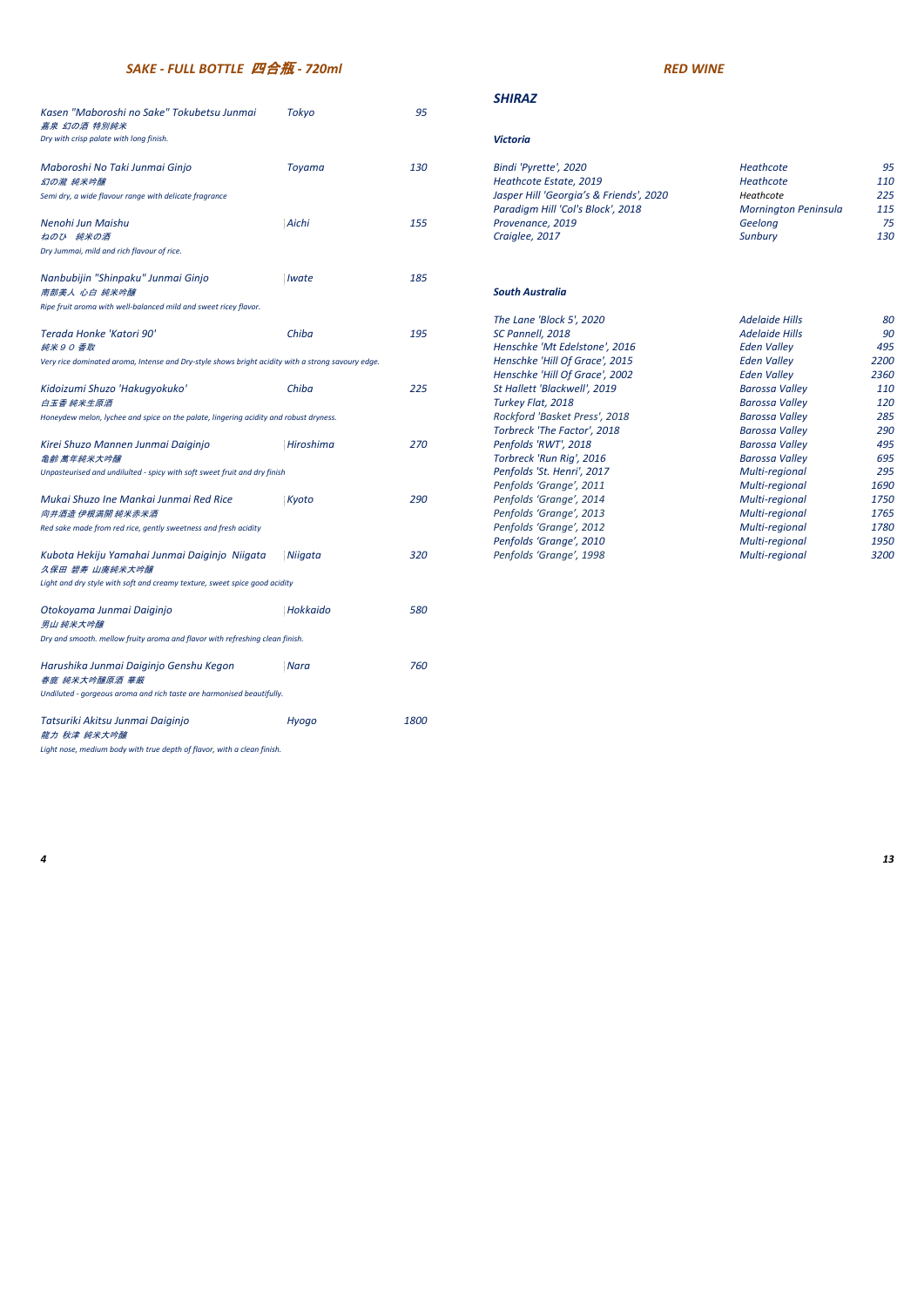| France                       |                      |     | Clean, dry with elegant fra |
|------------------------------|----------------------|-----|-----------------------------|
| Domaine de Triennes, 2020    | Provence             | 85  |                             |
| Maison Sait AIX, 2020        | Provence             | 98  | Kubota Manju Junm           |
| Domaine Tempier, 2018        | <b>Bandol</b>        | 140 | 久保田 萬寿 純米大吟醸                |
|                              |                      |     | Fruity fragrance with melo. |
| <b>Australia</b>             |                      |     | Rihaku Shuzo - Riha         |
| Petaluma 'White Label', 2020 | <b>Adelaide Hill</b> | 70  | 李白 純米大吟醸                    |

| ROSÉ                                   |               |     |                                                                                                  |                | Carafe | <b>Bottle</b> |
|----------------------------------------|---------------|-----|--------------------------------------------------------------------------------------------------|----------------|--------|---------------|
|                                        |               |     | Hakkaisan Tokubetsu Junmai<br>八海山 特別 純米                                                          | Niigata        | 35     | 320           |
| France                                 |               |     | Clean, dry with elegant fragrance and flavours. Can be served chilled, room temperature or warm. |                |        |               |
| Domaine de Triennes, 2020              | Provence      | 85  |                                                                                                  |                |        |               |
| Maison Sait AIX, 2020                  | Provence      | 98  | Kubota Manju Junmai Daiginjo                                                                     | Niigata        | 88     | 950           |
| Domaine Tempier, 2018<br><b>Bandol</b> |               | 140 | 久 <i>保田 萬寿 純米大吟醸</i>                                                                             |                |        |               |
|                                        |               |     | Fruity fragrance with melon and Muscat characteristics.                                          |                |        |               |
| Australia                              |               |     | Rihaku Shuzo - Rihaku Junmai Daiginjo                                                            | <b>Shimane</b> | 98     | 1080          |
| Petaluma 'White Label', 2020           | Adelaide Hill | 70  | 李白 純米大吟醸                                                                                         |                |        |               |
|                                        |               |     | The ultimate Junmai Daiginjo. smooth, aromatic & tasteful                                        |                |        |               |
|                                        |               |     | Dassai 23 Junmai Daiginio                                                                        | Yamaguchi      |        | 1380          |
|                                        |               |     | 獺祭 磨き二割三分 純米大吟醸                                                                                  |                |        |               |
|                                        |               |     | Superior premium sake, the pinnacle of refined elegance, subtlety,                               |                |        |               |

*and delicate flavors and aromas OTHER RED VARIETALS & BLENDS*

### *Australia*

| Robert Oatley 'Signature Series' GSM, 2018      | McLaren Vale | 58 |
|-------------------------------------------------|--------------|----|
| Penley Estate 'Argus', Shraz, Cab, Merlot, 2019 | Coonawarra   | 65 |

*Kokuryu Sake Brewery is founded 1808 in Fukui Prefecture, bordering the Sea of Japan. It is home to a serene temple training Buddhist monks. The brewery supplies sake to the Imperial palace. They released the first "Daiginjo" sake to the market in 1975 and the brewery is known as one of the best.*

| Daiginjo<br>黑龍 大吟醸                                                                          | <i>550</i> |
|---------------------------------------------------------------------------------------------|------------|
| One-year-old daiginjo has a round flavor and clean, crisp taste.                            |            |
| <b>Ryu Daiginjo</b><br>黑龍 龍 大吟醸<br>Well-rounded, gently aromatic and surprisingly incisive. | 680        |

| Tokusen Ginjo                                                          | 780 |
|------------------------------------------------------------------------|-----|
| 黒龍 特選吟醸                                                                |     |
| Kokuryu's proprietary yeast gives it a graceful aroma and clean taste. |     |

## *RED WINE SAKE - MAGNUM (1800ml) & CARAFE - 160ml* 一升瓶と徳利

## *KOKURYU SELECTIONS - 720ml* 黒龍酒セレクション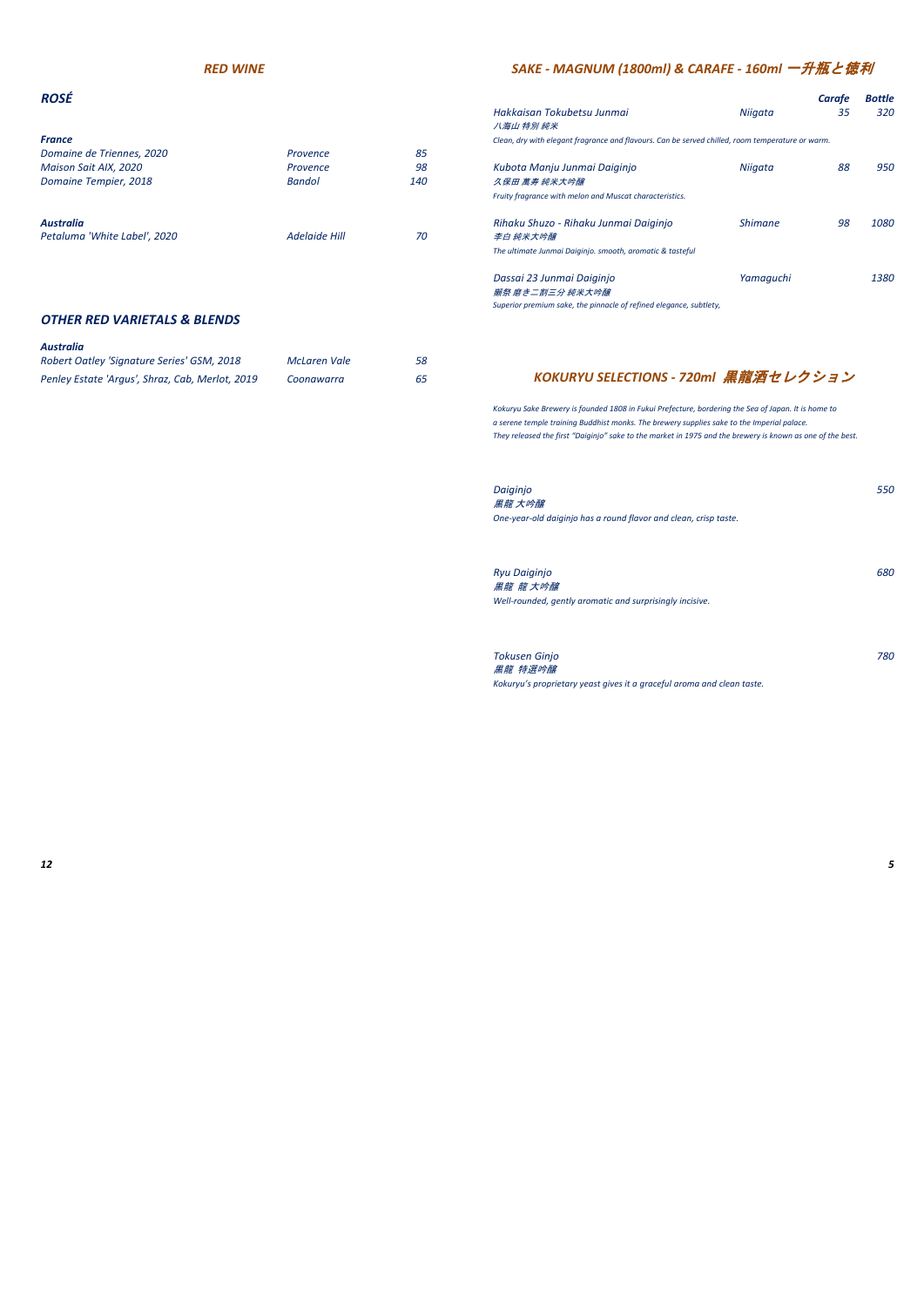### *SPARKLING 120ml PINOT NOIR*

| <b>SPARKLING</b><br>Arras 'A by Arras', NV                    | <b>Tasmania</b>       | 120ml<br>18 | <b>PINOT NO</b>                                                             |
|---------------------------------------------------------------|-----------------------|-------------|-----------------------------------------------------------------------------|
| <b>CHAMPAGNE</b>                                              |                       |             | <b>Victoria</b><br>Montalto 'Pei<br>Seville Estate<br><b>Giant Steps 'F</b> |
| Veuve Clicquot-Ponsardin, NV                                  | <b>Reims</b>          | 35          |                                                                             |
|                                                               |                       |             | Tasmania                                                                    |
| <b>WHITE WINE</b>                                             |                       | 150ml       | Dalrymple, 20                                                               |
| Dal Zotto Pinot Grigio, 2021                                  | King Valley, Victoria | 13          | Chatto 'Lutru                                                               |
| Pewsey Vale '1961 Vines', Riesling, 2019                      | <b>Great Southern</b> | 17          |                                                                             |
| Craggy Range, Sauvignon Blanc 2021                            | Marlborough, NZ       | 18          |                                                                             |
| Cape Mentelle Semillon Sauvignon Blanc 2019                   | <b>Margaret River</b> | 15          |                                                                             |
| Vasse Felix Premier Chardonnay, 2020                          | <b>Margaret River</b> | 20          | <b>New Zealand</b>                                                          |
|                                                               |                       |             | <b>Babich 'Family</b>                                                       |
|                                                               |                       |             | Craggy Range,<br><b>Two Paddock</b>                                         |
| <b>ROSÉ</b>                                                   |                       | 150ml       | Grasshopper                                                                 |
| Maison Sait AIX, 2020                                         | Provence, France      | 20          |                                                                             |
|                                                               |                       |             | <b>France</b>                                                               |
| <b>RED WINE</b>                                               |                       | 150ml       | Joseph Drouh                                                                |
| The Lane 'Block 5' Shiraz, 2020                               | <b>Adelaide Hills</b> | 18          | <b>Maison Roche</b>                                                         |
| Penley Estate 'Steyning' Cabernet Sauvignon, 2018             | Coonawarra, SA        | 20          | Domaine de l                                                                |
| Dalrymple Pinot Noir, 2021                                    | <b>Pipers River</b>   | 22          | <b>Ghislaine Bartl</b>                                                      |
| Maison Roche Bourgogne Pinot Noir, 2018                       | <b>Burgundy</b>       | 24          | SC Guillard, Vie                                                            |
| Yalumba 'The Signature' Cabernet Shiraz, 2015                 | <b>Barossa Valley</b> | 33          | Jean-Marc Bou                                                               |
|                                                               |                       |             | Jean Grivot Vo.                                                             |
|                                                               |                       |             |                                                                             |
|                                                               |                       |             | <b>Burgundy - P.</b>                                                        |
| <b>SWEET WINE</b>                                             |                       | 120ml       | Lucien Le Moine                                                             |
| <b>Borgo Maragliano</b><br>Moscato D'Asti 'La Calliera', 2021 | Veneto                | 15          | <b>Sylvain Cathiard</b>                                                     |
|                                                               |                       | 90ml        |                                                                             |
| Petaluma 'Cane Cut' Riesling, 2012                            | Clare Valley          | 19          |                                                                             |
|                                                               |                       |             |                                                                             |

| AITUS A DY AITUS, IVV                             | rusmuniu              | ŦΟ           |                                                             |                          |      |
|---------------------------------------------------|-----------------------|--------------|-------------------------------------------------------------|--------------------------|------|
|                                                   |                       |              | <b>Victoria</b>                                             |                          |      |
|                                                   |                       |              | Montalto 'Pennon Hill', 2020                                | Mornington Peninsula     | 80   |
|                                                   |                       |              | Seville Estate 'Seville', 2020                              | Yarra Valley             | 95   |
| <b>CHAMPAGNE</b>                                  |                       |              | Giant Steps 'Primavera Vineyard', 2020                      | <b>Yarra Valley</b>      | 155  |
| Veuve Clicquot-Ponsardin, NV                      | <b>Reims</b>          | 35           |                                                             |                          |      |
|                                                   |                       |              |                                                             |                          |      |
|                                                   |                       |              | <b>Tasmania</b>                                             |                          |      |
| <b>WHITE WINE</b>                                 |                       | <b>150ml</b> | Dalrymple, 2021                                             | <b>Pipers River</b>      | 105  |
| Dal Zotto Pinot Grigio, 2021                      | King Valley, Victoria | 13           | Chatto 'Lutruwita', 2020                                    | <b>Huon Valley</b>       | 115  |
| Pewsey Vale '1961 Vines', Riesling, 2019          | <b>Great Southern</b> | 17           |                                                             |                          |      |
| Craggy Range, Sauvignon Blanc 2021                | Marlborough, NZ       | 18           |                                                             |                          |      |
| Cape Mentelle Semillon Sauvignon Blanc 2019       | <b>Margaret River</b> | 15           |                                                             |                          |      |
| Vasse Felix Premier Chardonnay, 2020              | <b>Margaret River</b> | 20           | <b>New Zealand</b>                                          |                          |      |
|                                                   |                       |              | <b>Babich 'Family Estates' Single Vineyard Oganic, 2018</b> | Marlborough              | 80   |
|                                                   |                       |              | Craggy Range, 2019                                          | Marlborough              | 85   |
|                                                   |                       |              | Two Paddocks 'Picnic', 2020                                 | Central Otago            | 105  |
| ROSÉ                                              |                       | <b>150ml</b> | Grasshopper Rock, 2018                                      | Central Otago            | 115  |
| Maison Sait AIX, 2020                             | Provence, France      | 20           |                                                             |                          |      |
|                                                   |                       |              | <b>France</b>                                               |                          |      |
| <b>RED WINE</b>                                   |                       | <b>150ml</b> | Joseph Drouhin Bourgogne 'Laforêt', 2019                    | <b>Bourgogne</b>         | 110  |
| The Lane 'Block 5' Shiraz, 2020                   | <b>Adelaide Hills</b> | 18           | Maison Roche Bourgogne Pinot Noir, 2018                     | <b>Bourgogne</b>         | 115  |
| Penley Estate 'Steyning' Cabernet Sauvignon, 2018 | Coonawarra, SA        | 20           | Domaine de Montille Bourgogne, 2018                         | <b>Bourgogne</b>         | 195  |
| Dalrymple Pinot Noir, 2021                        | <b>Pipers River</b>   | 22           | Ghislaine Barthot Bourgogne, 2017                           | <b>Bourgogne</b>         | 245  |
|                                                   |                       |              |                                                             |                          | 220  |
| Maison Roche Bourgogne Pinot Noir, 2018           | <b>Burgundy</b>       | 24           | SC Guillard, Vieilles Vignes 'Reniard', 2018                | Gevrey-Chambertin        |      |
| Yalumba 'The Signature' Cabernet Shiraz, 2015     | <b>Barossa Valley</b> | 33           | Jean-Marc Bouley Volnay 'Vieilles Vignes', 2017             | Volnay                   | 365  |
|                                                   |                       |              | Jean Grivot Vosne-Romanée 'Bossières', 2016                 | Vosne-Romanée            | 480  |
|                                                   |                       |              | <b>Burgundy - Premier Cru</b>                               |                          |      |
| <b>SWEET WINE</b>                                 |                       | 120ml        | Lucien Le Moine Nuits-St-Georges'Les Vaucrains', 2018       | <b>Nuits-St-Georges</b>  | 695  |
| Borgo Maragliano                                  | Veneto                | 15           | Sylvain Cathiard 1er Cru 'Aux Malconsorts', 2011            | Vosne-Romanée            | 1650 |
| Moscato D'Asti 'La Calliera', 2021                |                       |              |                                                             |                          |      |
|                                                   |                       | <b>90ml</b>  |                                                             |                          |      |
| Petaluma 'Cane Cut' Riesling, 2012                | <b>Clare Valley</b>   | 19           |                                                             |                          |      |
|                                                   |                       |              |                                                             |                          |      |
|                                                   |                       |              | <b>Burgundy - Grand Cru</b>                                 |                          |      |
|                                                   |                       |              | Comte Georges de Vogüé 'Bonnes-Mares', 2014                 | <b>Chambolle Musigny</b> | 1890 |
|                                                   |                       |              | Rousseau Chambertin Grand Cru, 2016                         | Gevrey-Chambertin        | 3990 |
|                                                   |                       |              |                                                             |                          |      |

### *WINES BY THE GLASS RED WINE*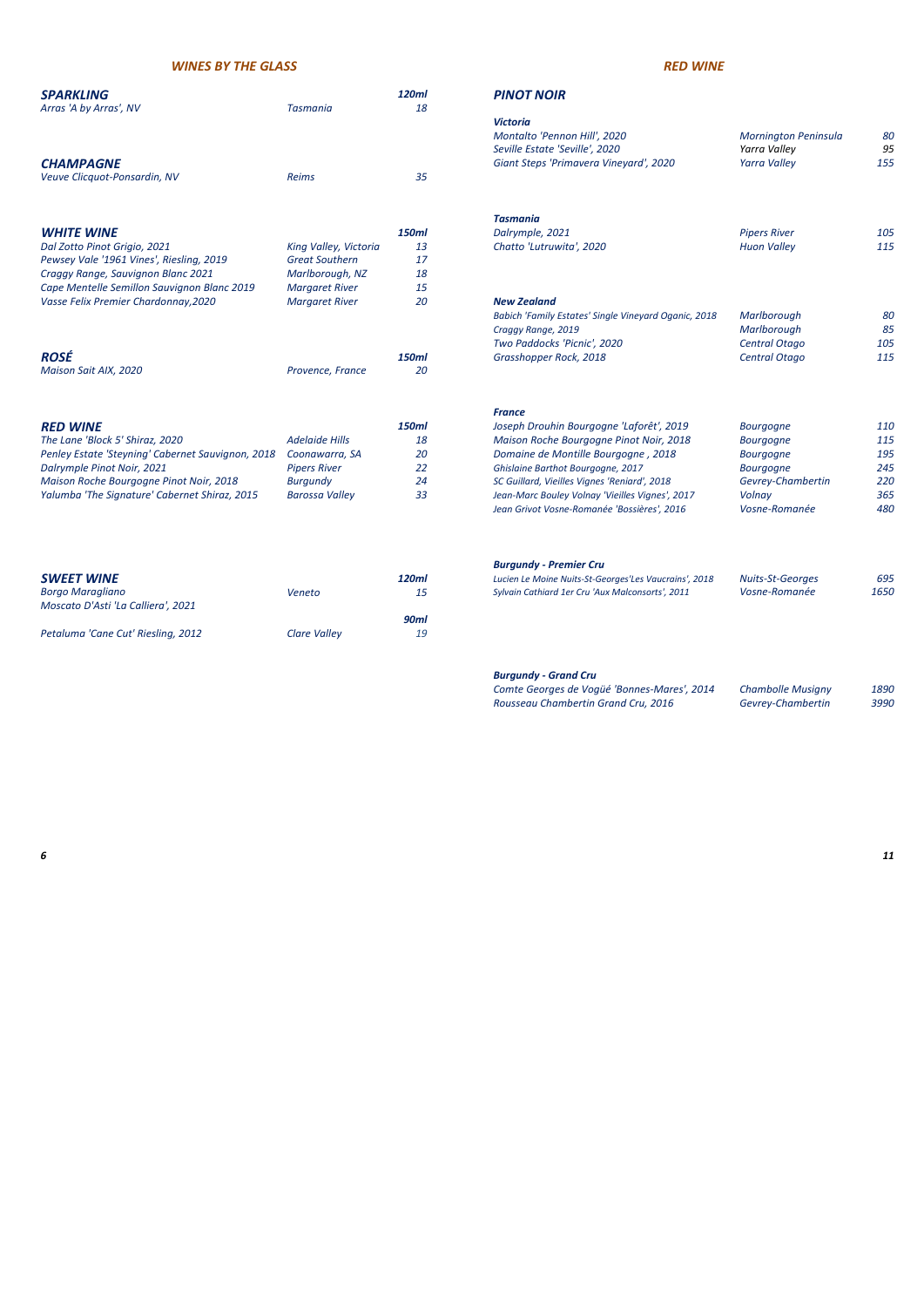### *CHARDONNAY SPARKLING*

| Victoria                                                       |                       |     | <b>Australia</b>                          |                       |            |
|----------------------------------------------------------------|-----------------------|-----|-------------------------------------------|-----------------------|------------|
| Seville Estate 'Gruyere', 2020                                 | <b>Yarra Valley</b>   | 95  | The Lane 'Lois' Blanc de Blancs, NV       | <b>Adelaide Hills</b> | 72         |
| Oakridge 864 'Funder & Diamond Drive Block', 2019 Yarra Valley |                       | 175 | Arras 'A by Arras', NV                    | <b>Tasmania</b>       | 85         |
| Mount Mary, 2019                                               | <b>Yarra Valley</b>   | 260 | Domaine Chandon 'Blanc de Blancs', NV     | <b>Victoria</b>       | 85         |
| Kooyong 'Clonale', 2019                                        | Mornington Peninsula  | 75  |                                           |                       |            |
| Yabby Lake 'Single Vineyard', 2019                             | Mornington Peninsula  | 115 |                                           |                       |            |
| Montalto 'Teurong Block', 2018                                 | Mornington Peninsula  | 130 |                                           |                       |            |
| Bindi 'Kostas Rind' 2018                                       | <b>Macedon Ranges</b> | 140 | <b>Italy</b>                              |                       |            |
|                                                                |                       |     | Bianca Vigna Prosecco, NV                 | Veneto                | 85         |
| Tasmania                                                       |                       |     | <b>CHAMPAGNE</b>                          |                       |            |
| Sailor Seeks Horse, 2018                                       | <b>Huon Valley</b>    | 125 |                                           |                       |            |
|                                                                |                       |     | <b>Non-Vintage</b>                        |                       |            |
|                                                                |                       |     | Moët & Chandon 'Brut Imperial'            | Épernay               | 175        |
|                                                                |                       |     | Veuve Clicquot Ponsardin                  | <b>Reims</b>          | 185        |
|                                                                |                       |     | <b>Bollinger 'Special Cuvée'</b>          | Aÿ                    | 250        |
| <b>New South Wales</b>                                         |                       |     | Piper-Heidsieck 'Essentiel' Cuvée Reserve | <b>Reims</b>          | 160        |
| Penfolds 'Bin 311', 2017                                       | Tumbarumba            | 115 |                                           |                       |            |
|                                                                |                       |     | <b>Rosé Non-Vintage</b>                   |                       |            |
|                                                                |                       |     | Moët & Chandon 'Brut Imperial' Rosé       | Epernay               | 175        |
|                                                                |                       |     | Piper Heidsieck Brut Sauvage Rose NV      | <b>Reims</b>          | 185        |
| <b>South Australia</b>                                         |                       |     | Veuve Clicquot-Ponsardin Rosé             | <b>Reims</b>          | 230        |
| The Lane 'The Beginning', 2018                                 | <b>Adelaide Hills</b> | 90  | Dom Pérignon Rosé, 2006                   | Épernay               | 950        |
| Penfolds 'Reserve Bin 18A', 2018                               | <b>Adelaide Hills</b> | 260 | <b>Krug Rosé</b>                          | <b>Reims</b>          | 1200       |
|                                                                |                       |     | <b>Vintage</b>                            |                       |            |
| <b>Western Australia</b>                                       |                       |     | Moët & Chandon 'Grand Vintage', 2012      | Épernay               | 210        |
| Vasse Felix Premier Chardonnay, 2020                           | <b>Margaret River</b> | 95  |                                           |                       |            |
| Leeuwin Estate 'Art Series', 2019                              | <b>Margaret River</b> | 260 |                                           |                       |            |
|                                                                |                       |     | <b>Cuvée-Presitge</b>                     |                       |            |
|                                                                |                       |     | Louis Roederer 'Cristal', 2012            | <b>Reims</b>          | 950        |
|                                                                |                       |     | Krug 'Grande Cuvée', MV                   | <b>Reims</b>          | 595<br>650 |
| <b>France - Burgundy</b>                                       |                       |     | Dom Pérignon, 2008                        | Épernay               |            |
| Louis Moreau 'Domaine de Bieville', 2020                       | <b>Chablis</b>        | 95  | Dom Pérignon 'Legacy Release', 2008       | Épernay               | 700        |
| Le Domaine d'Henri 'Saint Pierre', 2019                        | <b>Chablis</b>        | 165 | Dom Pérignon 'Œnothèque', 1983            | Épernay               | 3600       |

| <b>Victoria</b>                                                                                       |                                                |           | <b>Australia</b>                                                                                                                |
|-------------------------------------------------------------------------------------------------------|------------------------------------------------|-----------|---------------------------------------------------------------------------------------------------------------------------------|
| Seville Estate 'Gruyere', 2020                                                                        | <b>Yarra Valley</b>                            | 95        | The Lane 'Lois' Bl                                                                                                              |
| Oakridge 864 'Funder & Diamond Drive Block', 2019 Yarra Valley                                        |                                                | 175       | Arras 'A by Arras                                                                                                               |
| Mount Mary, 2019                                                                                      | <b>Yarra Valley</b>                            | 260       | <b>Domaine Chando</b>                                                                                                           |
| Kooyong 'Clonale', 2019                                                                               | Mornington Peninsula                           | 75        |                                                                                                                                 |
| Yabby Lake 'Single Vineyard', 2019                                                                    | Mornington Peninsula                           | 115       |                                                                                                                                 |
| Montalto 'Teurong Block', 2018                                                                        | Mornington Peninsula                           | 130       |                                                                                                                                 |
| Bindi 'Kostas Rind' 2018                                                                              | <b>Macedon Ranges</b>                          | 140       | <b>Italy</b><br><b>Bianca Vigna Pro</b>                                                                                         |
| <b>Tasmania</b><br>Sailor Seeks Horse, 2018                                                           | <b>Huon Valley</b>                             | 125       | <b>CHAMPAGNE</b>                                                                                                                |
|                                                                                                       |                                                |           | <b>Non-Vintage</b><br>Moët & Chandon<br>Veuve Clicquot Po<br><b>Bollinger 'Special</b>                                          |
| <b>New South Wales</b>                                                                                |                                                |           | Piper-Heidsieck 'I                                                                                                              |
| Penfolds 'Bin 311', 2017                                                                              | Tumbarumba                                     | 115       |                                                                                                                                 |
| <b>South Australia</b><br>The Lane 'The Beginning', 2018<br>Penfolds 'Reserve Bin 18A', 2018          | <b>Adelaide Hills</b><br><b>Adelaide Hills</b> | 90<br>260 | <b>Rosé Non-Vintag</b><br>Moët & Chandon<br><b>Piper Heidsieck B</b><br>Veuve Clicquot-P<br>Dom Pérignon Ro<br><b>Krug Rosé</b> |
| <b>Western Australia</b><br>Vasse Felix Premier Chardonnay, 2020<br>Leeuwin Estate 'Art Series', 2019 | <b>Margaret River</b><br><b>Margaret River</b> | 95<br>260 | <b>Vintage</b><br>Moët & Chandon                                                                                                |
| <b>France - Burgundy</b><br>Louis Moreau 'Domaine de Bieville', 2020                                  | <b>Chablis</b>                                 | 95        | Cuvée-Presitge<br>Louis Roederer 'C<br>Krug 'Grande Cuv<br>Dom Pérignon, 2<br>Dom Pérignon 'Le                                  |
| Le Domaine d'Henri 'Saint Pierre', 2019                                                               | <b>Chablis</b>                                 | 165       | Dom Pérignon ' <sub>a</sub>                                                                                                     |
| Domaien Roulot 'Clos de Boucheres', 2016                                                              | <b>Meursault</b>                               | 1250      |                                                                                                                                 |
|                                                                                                       |                                                |           |                                                                                                                                 |

### *WHITE WINE CHAMPAGNE & SPARKLING*